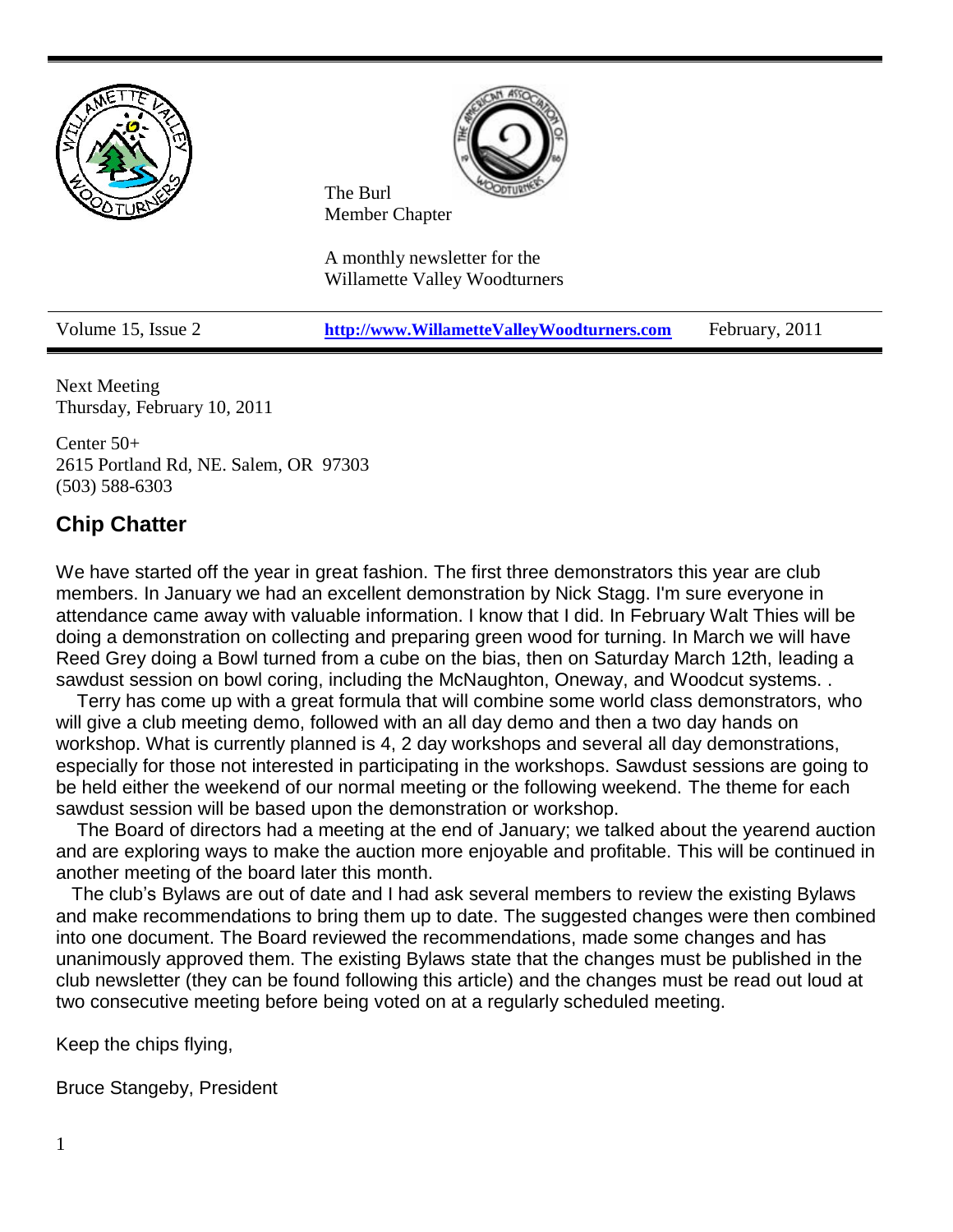### **2011 Annual Dues If you already paid your 2011 dues, you do not need to read this!! However, if you are not yet current with your dues, please read on.**

**Many thanks to the 81 of you who have already paid your 2011 dues.** However, I need to remind those who are not yet current that your 2011 dues (\$30 per family) **were** due on January 1, 2011. For those who have not "gotten around" to sending in their dues, please do so immediately. The dues we each pay help the club organize the activities, pay for the meeting room, and provide for the interesting presenters we have throughout the coming year. Without a good idea of a budget, and knowing how many members we have, it is difficult to plan. Please do your part, use the 2011 updated membership application form which is attached to the BURL, and send in your dues TODAY. The updated application form needs to be completely filled out, even though much of the information is the same as it was last year. Sometimes there are errors in our records and the application form is the easiest way we have of validating your contact information. Please fill out the renewal application (last page of this newsletter) and send it with your \$30 check made out to **Willamette Valley Woodturners** to: Elling Hoem, WVW Treasurer, 3308 Hidden Valley Dr NW, Salem, OR 97304-2323. I am asking everyone who is not current to take care of this now. Your being current allows us to get the picture roster completed and printed in a timely and accurate manner, as well as to get the name tags printed so they can be distributed at the January meeting. Thank you for your cooperation and your support. I hope that you and your families all had a very wonderful holiday season. We should all be looking forward to another successful year in the club and I look forward to seeing each of you at the upcoming meetings. Thank you. Elling Hoem

WVW Treasurer

# Club Business

### **Current & Upcoming Events**

**February Demonstration** (Thursday, February 10,2011)

This months demonstration is by our own past-President Walt Thies. As you know Walt has been turning for a couple weeks and has had great difficulty even learning how to turn the lathe on. But with expert advise from Nick, Bruce and all the other members of the club, he has finally sorted it out. His presentation will be titled:

From Bole to Bowl - A conversation about gathering, selecting, and preparing green wood for turning. This will be more of a slide presentation where Walt will offer some concepts about wood, figure and managing the drying process. So sit back, relax and we will all learn how to head out to the woods, harvest some timber, prepare it for turning and make those spectacular items that have been showing up at club meeting and at the Christmas auction.

Notes to go along with presentation "From bole to bowl". Website for bowl shapes from  $\log s$ .: [http://maubow.weebly.com/uploads/5/3/5/5/535563/bowl\\_blanks\\_from\\_log.pdf](http://maubow.weebly.com/uploads/5/3/5/5/535563/bowl_blanks_from_log.pdf)

Website for Wood book from Forest Products Lab: [http://www.fpl.fs.fed.us/products/publications/several\\_pubs.php?grouping\\_id=100&header\\_id=p](http://www.fpl.fs.fed.us/products/publications/several_pubs.php?grouping_id=100&header_id=p)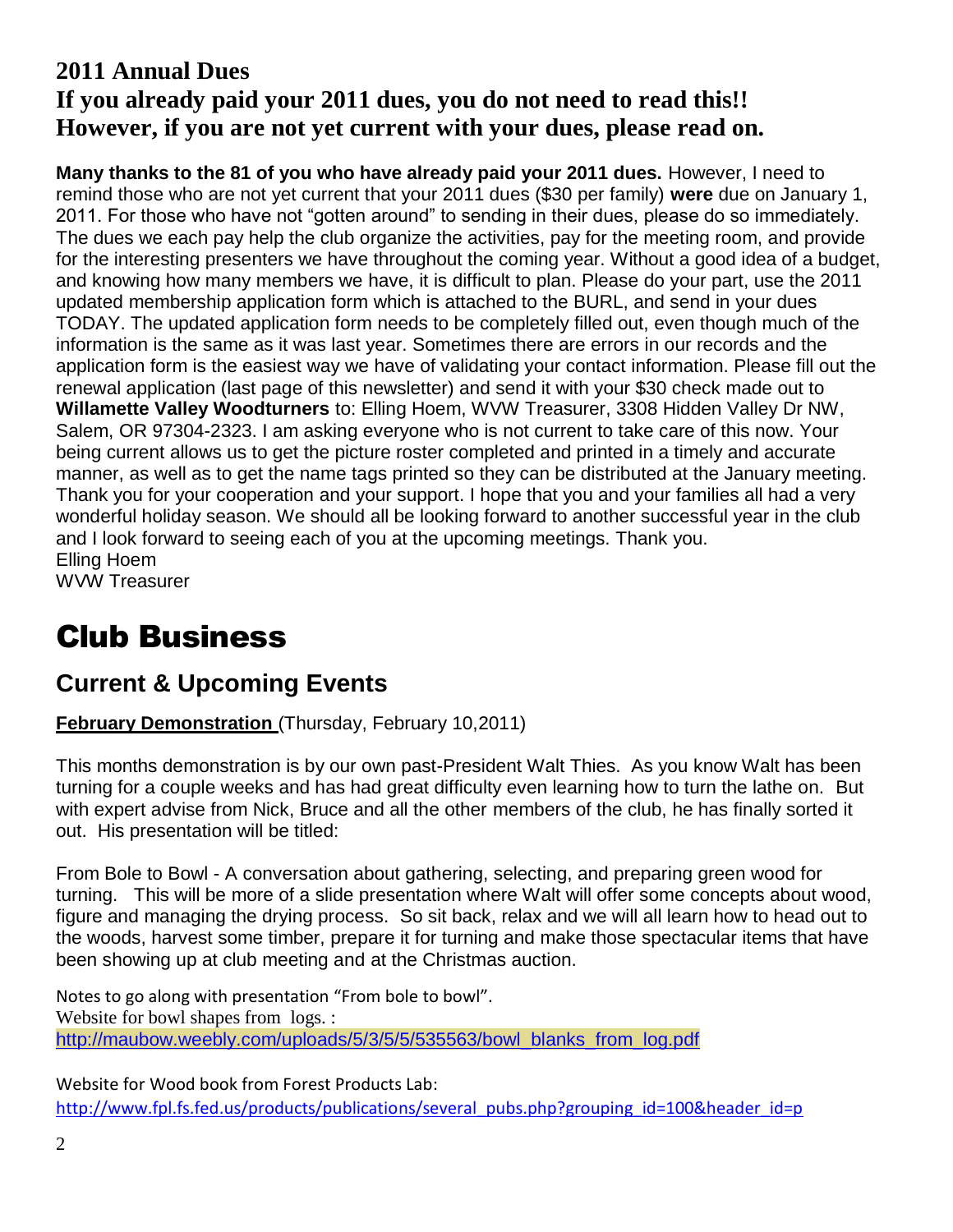#### **March Demonstration** (Thursday, March 10,2011)

In March, Reed Gray will be demonstrating how to take a cube and turn a bowl on the bias. He will also go over sharpening with a new system he has developed. Although I don't know much about Reed, he lives in Eugene and is a full time production turner. He does sell items at the Eugene Saturday market and has produced a DVD on the McNaughton Center Saver, a copy of which is in our library. On the Saturday after the club meeting, Reed has agreed to offer a sawdust session on bowl coring. He will cover the McNaughton, Oneway and Woodcut systems. At this time, the sawdust session will be held in Terry Gerros' shop, located on Cordon Road. Those attending the sawdust session should 1) bring their bowl coring systems to practice with, and 2) bring some blanks to core (10 X 4). Some chestnut blanks (provided by Rex Brown) will be available for those who don't have one or forget.

**April Demonstration** (Thursday, April 14,2011)



In April, we are going to have our first, all weekend Woodturning session. Dave Schweitzer will offer us an evening club demo, followed Friday with an all day demonstration, culminating in an hands on 2 day woodturning course. I have great expectations for a GREAT time, lots of camaraderie, and heaps of learning. Dave is originally from Michigan but has lived in the Pacific Northwest since 1962. I will update you more on cost of everything and what all will be covered. For the moment, feast your eyes on some of Dave's turnings..........

Dave has taken his talents, fabricated his own lathe and tools which he uses on his turnings. he does one of a kind pieces as no two pieces of wood are the same. He shows particular attention to form, detail and finishes which best show the fine grain and beauty of the natural woods.

Dave is a member in good standing with the American Association of Woodturners. He is affiliated with the Olympic Peninsula Chapter and the South Puget Sound Chapter. Dave has demonstrated throughout the Pacific Northwest and has been acknowledged in several publications.

## Membership Rewards (sorry, available to club members only)

#### *Library*

A friendly reminder to members with books and /or videos checked out from the library. Please return them at this next meeting.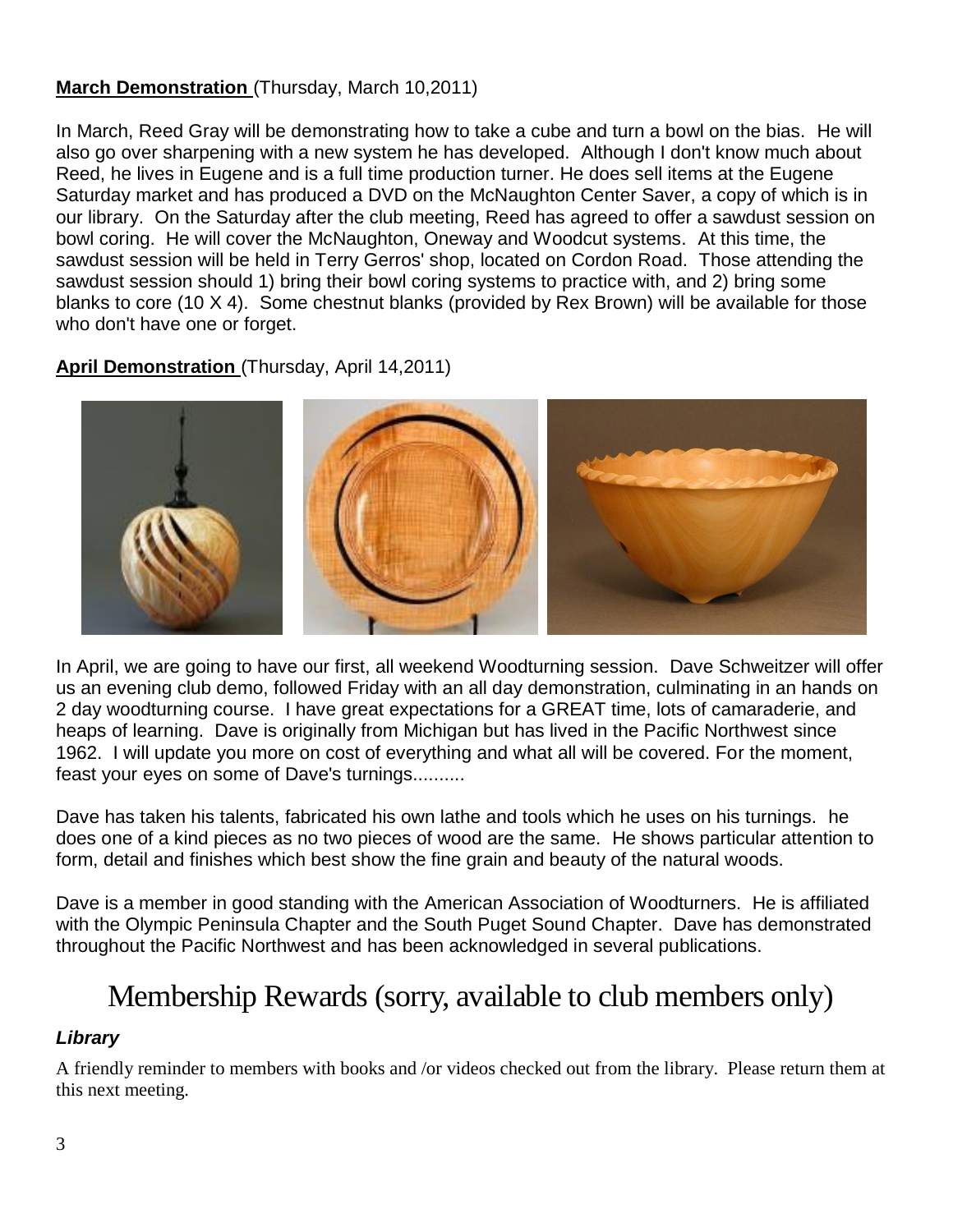#### *Wood Gathering*

Sign-up sheets will be available to indicate your availability to help with wood gathering. Anyone who learns of a tree or log that is available to the club should notify Jerry Lelack (503 510-1577) or Bob Hutchinson (503 508-3279). The intent is to gather wood, process it to usable pieces, store it at the home of Terry Gerros', and then make it available to members. Terry can be reached at 503 580-5013. -----------------------------------------------------

From Terry Gerros: I have managed to accumulate a number of turning blanks for sale from several people. Oh wait, I brought this on myself........what started out selling blanks for a buddy who is a disabled vet, has spiraled into......well, a lot of fun. So, listed below is what I have available. The blocks are close to wholesale price or below and consist primarily of figured walnut (both claro and English), ambrosia maple, persimmon, mimosa, black locust, myrtle wood, figured maple, maple burl, and figured myrtle wood. Most of the blocks are dried and waxed, ready to turn to a finished product. Some of the blocks are green, but waxed. Also available are stabilized pen blanks (figured maple, speckled maple, myrtle wood, buckeye burl), bottle stoppers (buckeye burl), and spindle stock of varying sizes and types of wood. You are welcome to come see the wood and purchase on Saturdays or at my discretion, please call to make sure I am available. I try to make it convenient for everyone, especially those who want to talk woodturning for a bit. My cell number is 503-580-5013.

All the walnut bowl blanks are 3" thick give or take a bit, and are both English and claro walnut, some have both types grafted together, lots of fiddle back, marbling. These blocks are cut from gunstock material.

Pricing for the walnut is as follows:

| $4 \times 4$ \$2.00        | $8 \times 8 \dots .58.00$                                   |
|----------------------------|-------------------------------------------------------------|
| 5 x 5\$3.50                | 9 x 9\$10.00                                                |
| 6 x 6\$4.50                | 10 x 10\$12.00                                              |
| 7 x 7\$6.00                | 11 x 11\$14.00                                              |
| I also have the following: |                                                             |
|                            | Stabilized pen blanks $3/4 \times 3/4 \times 5$ \$2.50 each |
| Bottle stoppers3/\$1.00    |                                                             |
|                            |                                                             |

The other blanks have the price marked on them. So if you are looking for some killer blanks, give me a call.

#### *Supplies*

The club purchases a few supplies in bulk and sells it to members at club cost. We routinely have superglue (\$5), black or brown superglue (\$10) accelerator (\$6) and Anchor Seal (\$10/gal). Recently the club purchased a small supply of half round protractors (\$6) used to measure the angle ground on a tool, HSS rods (\$3)  $\frac{1}{4}$ " x 8" used to make the round skews demonstrated by Bill McCoy at the October meeting, and depth gauge (\$5). Bob Quadros will have the resale items still available at the meeting. Please bring the correct change for the items you want.

#### **Club Member Discounts**

From Terry Gerros: Club orders will be going out on **January 17th**. If our order equals or exceeds \$1,000, Craft Supply gives us a 13% discount plus free shipping. If you order from the sales items, you will receive the club discount in addition to the sale discount, making many items available at very attractive prices.

Club members are registered with Klingspor's Woodworking Shop at [www.woodworkingshop.com](http://www.woodworkingshop.com/)or 800- 228-0000, they have your name and will give you a 10% discount.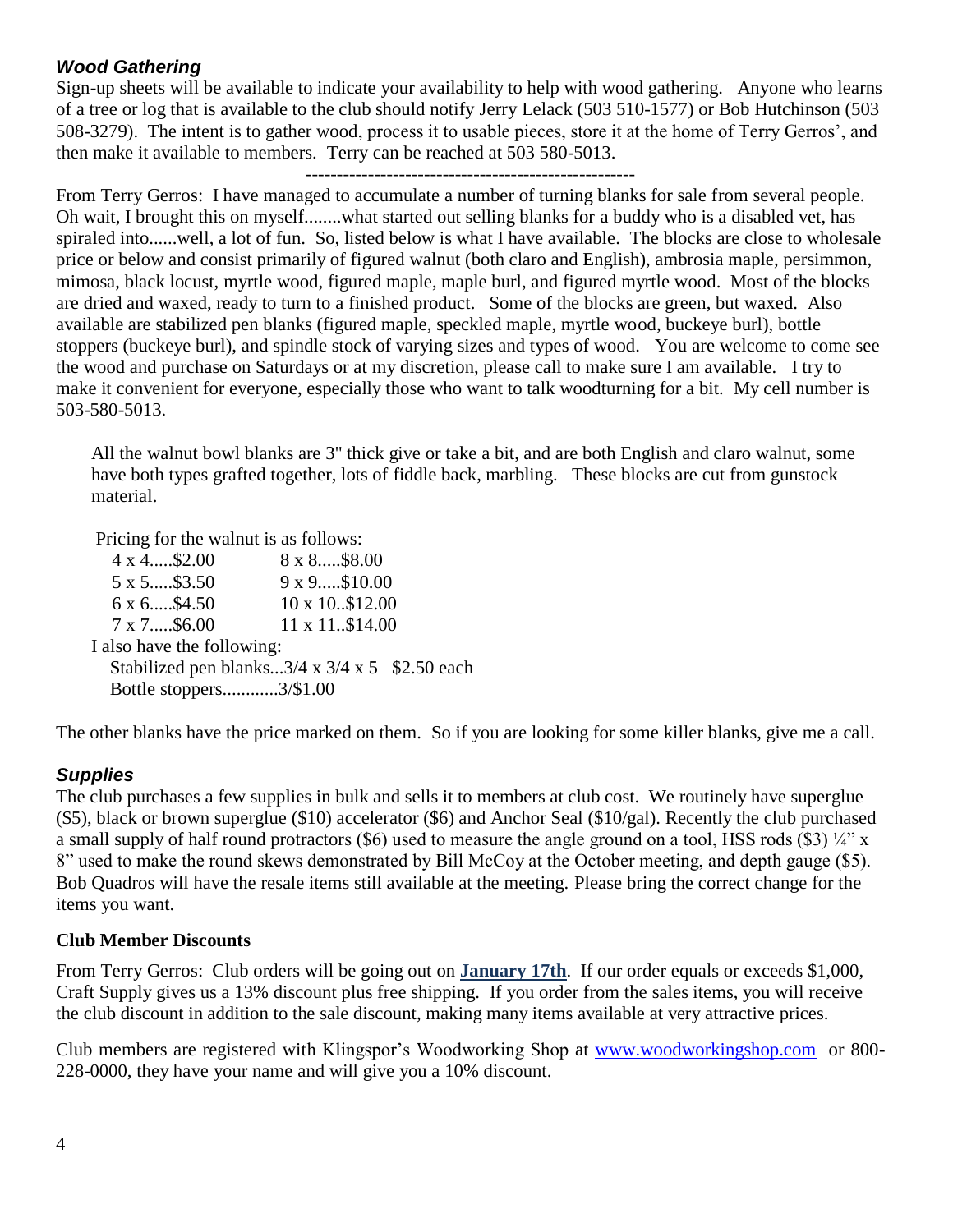Hartville Tool will give club members a 20% discount for the next year and a 15% discount after that: [www.hartvilletool.com](http://www.hartvilletool.com/)or 800-345-2396

If you show your club card at checkout time to the cashier at Woodcraft in Tigard they will give you a 10% discount (may not apply to some machinery).

Exotic wood is offering a discount of 15% off any orders placed at: [www.exoticwoodsusa.com](http://www.exoticwoodsusa.com/) . (This includes sale items and free shipping on orders over \$300). Use promo code ewusaAAW

Gilmer Wood now offers our club a 10% discount on purchases made there. If you haven't been to Gilmers, it is well worth the trip to Portland, if only to make your mouth water and make you cry if you leave empty handed.

### *Willamette Valley Woodturners* Bylaws

#### **ARTICLE I - NAME**

The name of this club shall be the *Willamette Valley Woodturners (WVW).*

#### **ARTICLE II – Activities of the WVW**

The activities of the WVW Club shall be in the best interest of and for the benefit of all club members.

#### **ARTICLE III – WVW Club ADDRESS**

A. The mailing address of the current WVW President shall be used as the club's mailing address.

B. When a new President takes office or when the current President changes mailing address, the President shall provide that information to all club members and to the national office of the American Association of Woodturners (AAW) within 30 days of when the new address becomes effective.

C. The current club address shall be included in every edition of the *BURL*, the WVW club's monthly newsletter.

#### **ARTICLE IV - PURPOSES**

The WVW exists for the following purposes:

A. To provide an opportunity at our regularly scheduled monthly meetings for fellowship with others who share an interest in woodturning, regardless of their gender, race, religion, or level of woodturning experience.

B. To preserve, enhance and pass on to future generations the cultural traditions and techniques associated with the art of woodturning.

C. To promote community interest in woodturning as a hobby and art form through meetings, shows, events, demonstrations, competitions and educational activities.

D. To promote educational opportunities for all members through workshops and seminars featuring experienced, well known national, regional or local woodturners.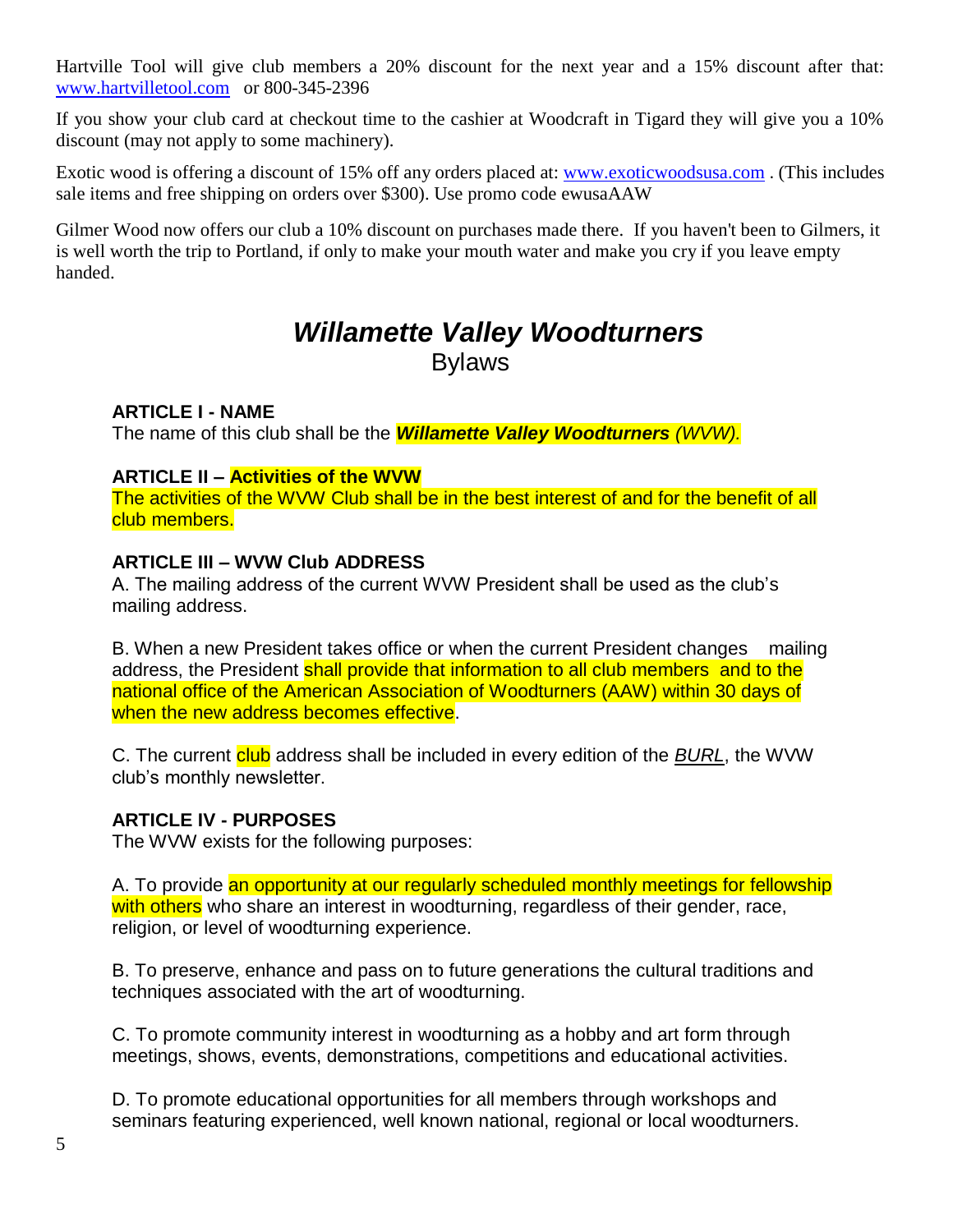E. To share, exchange, and/or trade ideas, safe turning practices, wood, tools and other items of interest pertaining to woodturning.

#### **ARTICLE V - MEMBERSHIPS AND DUES**

1. Members : Members are woodturners who have paid their annual dues for the current year.

a) The spouse/partner and/or any minor children living with a WVW Member, shall also be considered a Member of WVW, at no additional fee.

2. The amount of the annual membership dues for the upcoming year shall be set annually by a vote at the WVW club's regularly scheduled **October** meeting.

3. The WVW Club's annual dues shall be payable by December 31st of the year preceding the year of membership (i.e. 2012 dues are payable by December 31, 2011).

4. For new members only, their first year club dues shall be prorated based on the quarter in which the new member joins the club.

| <b>Jan 1 – March 31</b> | $=$ 100% of the current annual dues |
|-------------------------|-------------------------------------|
| April $1 -$ June 30     | $=$ 75% of the current annual dues  |
| July 1 – Sept 30        | $=$ 50% of the current annual dues  |
| Oct $1 - Dec 31$        | $=$ 25% of the current annual dues  |

5. Any WVW club member who has celebrated their 80<sup>th</sup> birthday and has been a member in good standing for the five previous years will be granted the distinction of **Honored Life Member** (HLM) and will be excused from paying any future dues.

#### **ARTICLE VI – ELECTIONS and VOTING RIGHTS**

1. All members shall have equal voting rights on all matters coming before the membership. To exercise their voting right, the member must be fully paid and in attendance at the meeting at which the issue is brought to a vote.

2. The officers and board members shall be elected annually by a majority vote of the members present at the regularly scheduled November meeting.

3. New WVW officers will assume their duties on the following January 1.

#### **ARTICLE VII - MEETINGS**

The WVW will meet the second Thursday of every month, unless otherwise specified. A notice of each meeting will be sent to each member four to seven days before the scheduled meeting. The location of the meetings will be determined by the Executive Board, and each will be announced at the preceding meeting.

#### **ARTICLE VIII - OFFICERS**

1. **Titles:** The officers of the WVW shall be President, Vice President, Secretary, and Treasurer.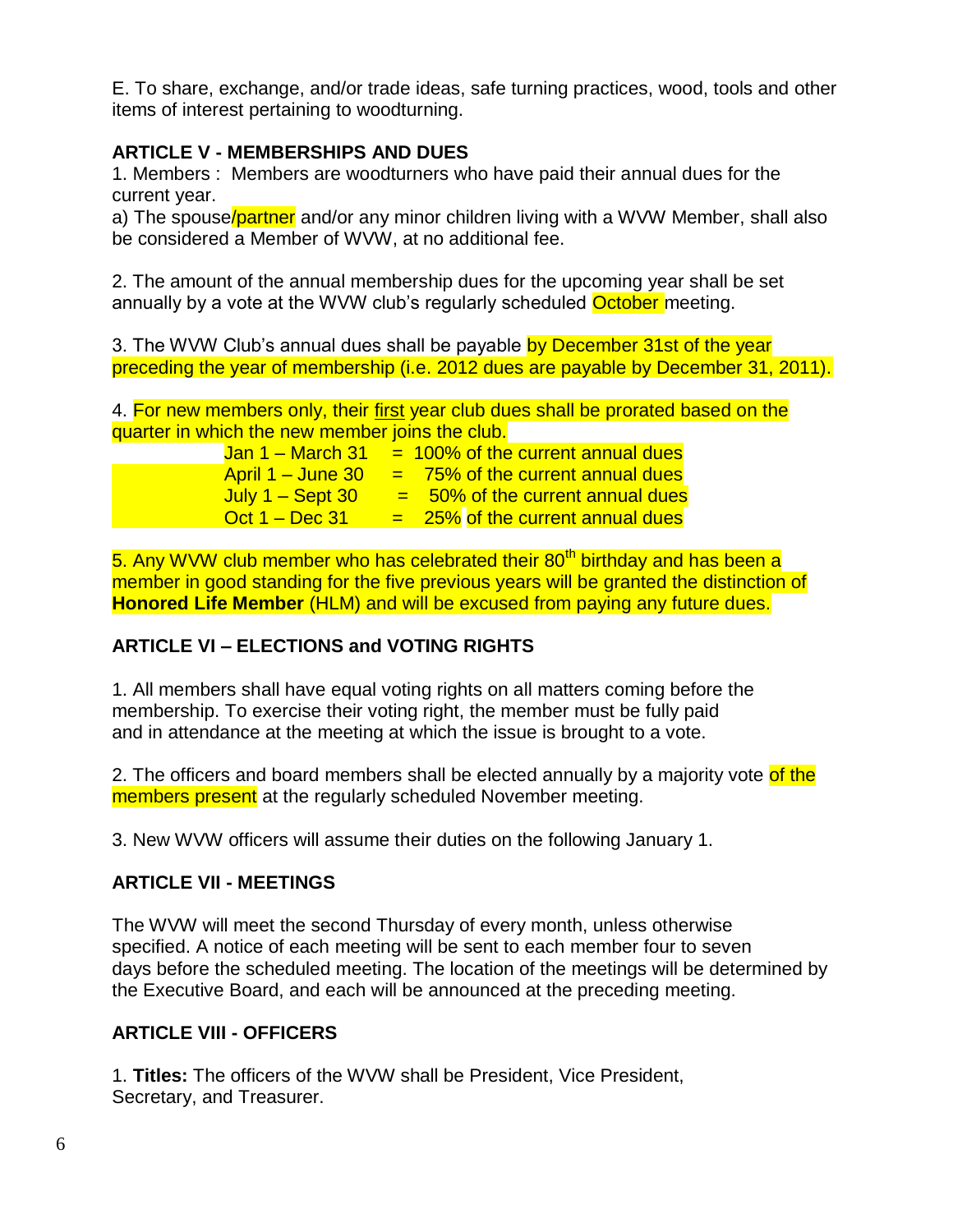2. **President:** The President shall be the principal executive officer of the WVW. The President's duties include: Supervise and control all of the business and affairs of the WVW, conduct WVW meetings, and appoint and work with the various standing, subcommittees and Ad Hoc committees of the WVW.

3. **Vice President**: In the absence of the President, either due to inability or refusal to act, the Vice President shall perform the duties of President, and when so acting, shall have all the powers of and be subject to all the restrictions upon the President. The Vice president shall be responsible for public relations, scheduling and overseeing the monthly program.

4. **Secretary**: The Secretary shall take and keep in proper order the minutes of the WVW meetings, and see that all notices are duly given in accordance with the provisions of these Bylaws or as required and be responsible for sending a copy of the minutes of each meeting to the administrative office of the AAW. The Secretary will also act as the WVW Historian. In general, the Secretary shall perform all duties incident to the office of Secretary.

5. **Treasurer**: The Treasurer shall collect all membership fees and all other monies belonging to the WVW. The Treasurer will be responsible for keeping current and accurate records of all monies that flow through the WVW and also for ensuring that a current roster of member is maintained. In general, theTreasurer shall perform all of the duties incident to the office of Treasurer.

6. **Term of Office**: Each officer shall hold office for one year from January 1 to December 31. No person may hold the **same** office for more than two consecutive **full** terms.

7. **Vacancies** : A vacancy in any office shall be filled by Presidential appointment with subsequent Executive Board confirmation. An individual filling the unexpired portion of a term will not be barred from being elected to an additional two consecutive terms.

8. **Removal** : Any officer elected or appointed may be removed when it is deemed that the best interests of the WVW would be served by such removal. This will be accomplished by a majority vote of the WVW's members who are present at the time of the vote, so long as at least 50% of the paid up participating members are present, and a recall or removal intent has been published in advance in the monthly newsletter.

#### **ARTICLE IX - EXECUTIVE BOARD**

The Executive Board shall consist of the President, Vice President, Secretary, Treasurer, past president and two members elected by the membership. The Executive Board shall be charged with day-to-day conduct of the affairs of the WVW club and with making decisions on such matters which do not require a vote by the general membership. The President shall be Chairperson of the Executive Board. This Executive Board shall meet at least quarterly. The Executive Board shall be responsible for all assets acquired by the WVW.

#### **ARTICLE X - COMMITTEES**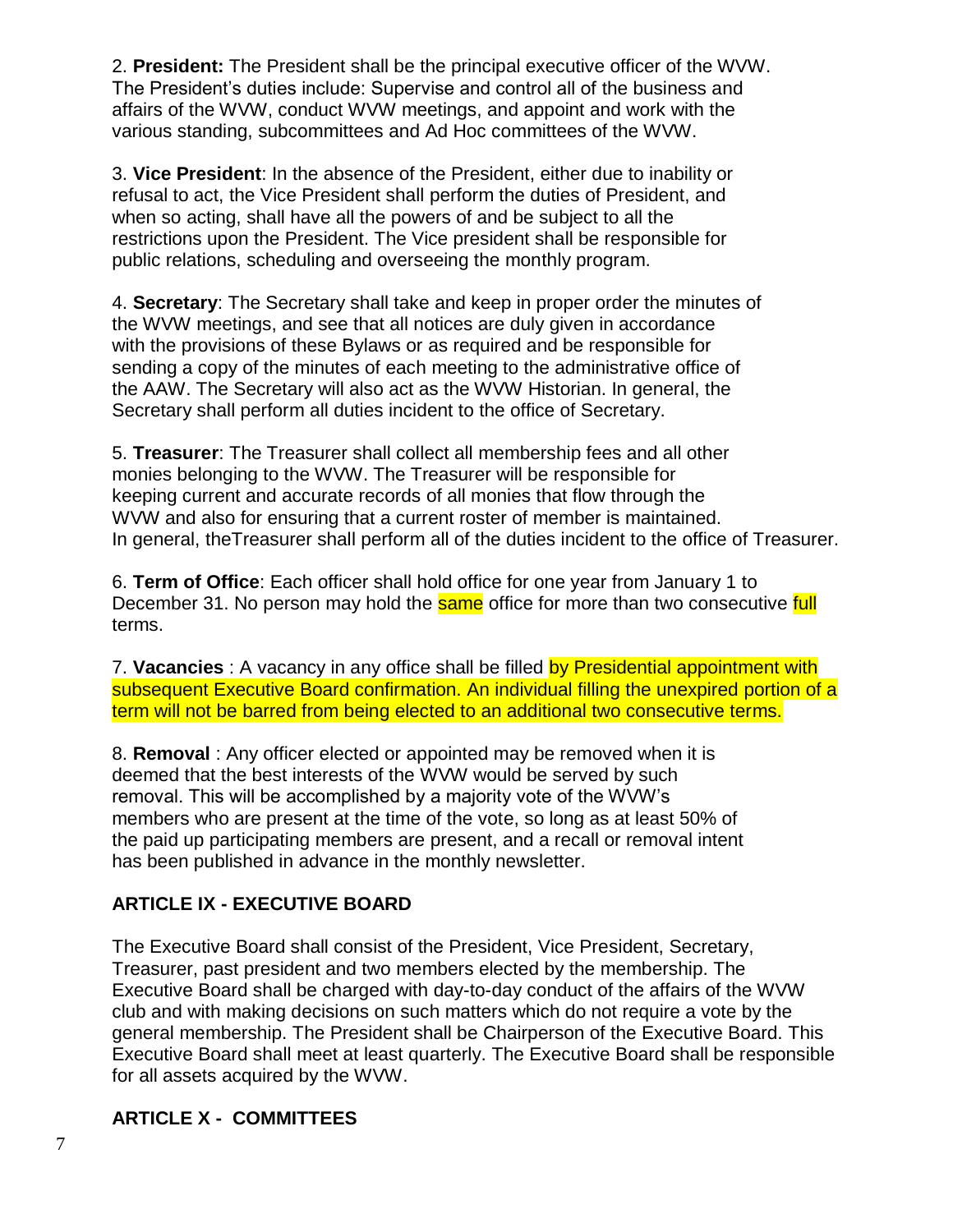The President shall appoint special committees as needed and shall name the chairperson of each committee. Chairpersons shall make a report, either verbal or written, to the President, each quarter or as necessary.

#### **ARTICLE XI - BOOKS AND RECORDS**

A. The WVW shall keep accurate and complete books and records of accounts and shall keep minutes of the proceedings of the regular monthly meetings and meeting of its Executive Board, and other committees as required by the President. The WVW shall keep a record of the names and addresses of its members entitles to vote.

B. All books and records of the WVW may be inspected by any member, their agent or attorney, for any proper purpose, with 30 days written notice.

C. WVW funds shall not be loaned to anyone for any purpose.

D. All WVW checks must be signed by a WVW officer who has bank authorized signing privileges.

E. Any expenditure over \$500.00 must have prior Executive Board approval.

F. Expenditures incurred by non Executive Board members must have prior approval of at least one Executive Board member.

G. Historical records are to be kept for the last three years. Fiscal records are to be kept for the last five calendar years. Capitol Outlay records are to be kept until the item is sold or discarded.

#### **ARTICLE XII - INSURANCE, LEGAL AND FISCAL DISCLOSURES**

A. The WVW will have a third party liability insurance policy covering the organization and AAW members at all sponsored events.

B. The WVW does not assume legal liability for accidents that occur during any events sponsored or unsponsored.

C. The WVW and members of the Executive Board specifically disassociates itself from any debts, obligations or encumbrances of any of the WVW members.

#### **ARTICLE XIII - AMERICAN ASSOCIATION OF WOODTURNERS**

A. The Willamette Valley Woodturners shall be a local chapter of the American Association of Woodturners (AAW) for the Mid Willamette Valley general area. While it is understood that AAW will provide advice and counsel, as requested, all local activities will be under the explicit direction and control of the Willamette Valley Woodturners and its officers.

B. All officers of the WVW will be members in good standing of the AAW.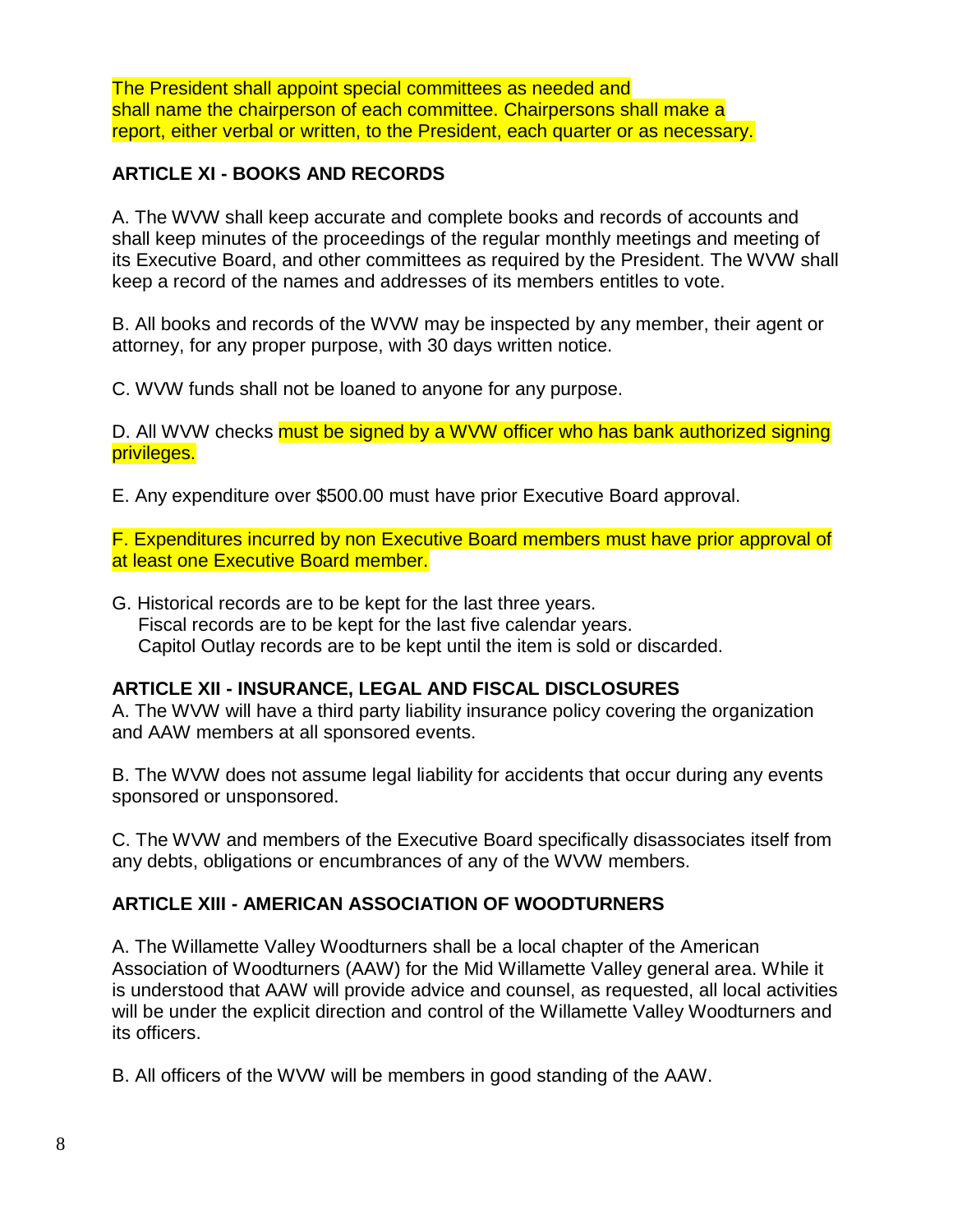C. The AAW's national office will be notified in writing prior to the WVW incurring any indebtedness.

D. The American Association of Woodturners, Inc., specifically disassociates itself from any debts, obligations or encumbrances of the WVW. The Corporate Board of Directors of AAW is not responsible for the debts nor shares in the assets of the WVW.

E. The AAW does not incur any legal liability for accidents that occur during events of any kind sponsored or unsponsored by the WVW.

#### **ARTICLE XIV - AMENDMENTS**

These Bylaws may be altered, amended, or repealed and new Bylaws may be adopted by a vote of a simple majority of the WVW's participating members that are present at the time of the vote on the issue. The proposed amendments shall be announced in the monthly newsletter and read at the meeting prior to voting. Copies of all modifications to these Bylaws will be filed with the national office of AAW within two months after the vote.

#### **ARTICLE XV - ADOPTION OF BYLAWS**

The original Bylaws for the WVW were voted on and adopted by a majority vote of the membership on May 8, 1997. Article III – "Association Address" and Article V – "Membership and Dues" were revised and adopted by a majority vote of the membership on May 11, 2006. This latest complete revision/restatement of the WVW Bylaws were voted on and adopted by a majority vote of the membership on March 10, 2011.

### **\_\_\_\_\_\_\_\_\_\_\_\_\_\_\_\_\_\_\_\_\_\_\_\_\_\_\_\_\_ \_\_\_\_\_\_\_\_\_\_\_\_\_\_\_\_\_\_\_\_\_\_\_\_\_\_\_\_\_\_** President Vice President **\_\_\_\_\_\_\_\_\_\_\_\_\_\_\_\_\_\_\_\_\_\_\_\_\_\_\_\_\_\_\_ \_\_\_\_\_\_\_\_\_\_\_\_\_\_\_\_\_\_\_\_\_\_\_\_\_\_\_\_\_\_** Secretary **Treasurer** Treasurer President - Bruce Stangeby (503)763-2398 Vice President - Terry Gerros (503)580-5013 Secretary - Richard Lyle (503)390-1854 Treasurer - Elling Hoem (503)362-9420

Attention AAW members.

**Attested by:**

The following is from Dale Larson: Starting today February 1 through March 31st voting for the proposed AAW bylaws is going on in the member section of the AAW web page. [http://woodturner.org/member/MemberLogOn.asp.](http://woodturner.org/member/MemberLogOn.asp) After you get into the members section on the left side column click on 2011 Bylaws vote. The report to the membership giving the reasons for these changes is in the February Journal or can be read at [http://www.woodturner.org/info/bylaws/bylaws\\_committee\\_12\\_2010.pdf.](http://www.woodturner.org/info/bylaws/bylaws_committee_12_2010.pdf) I am asking that you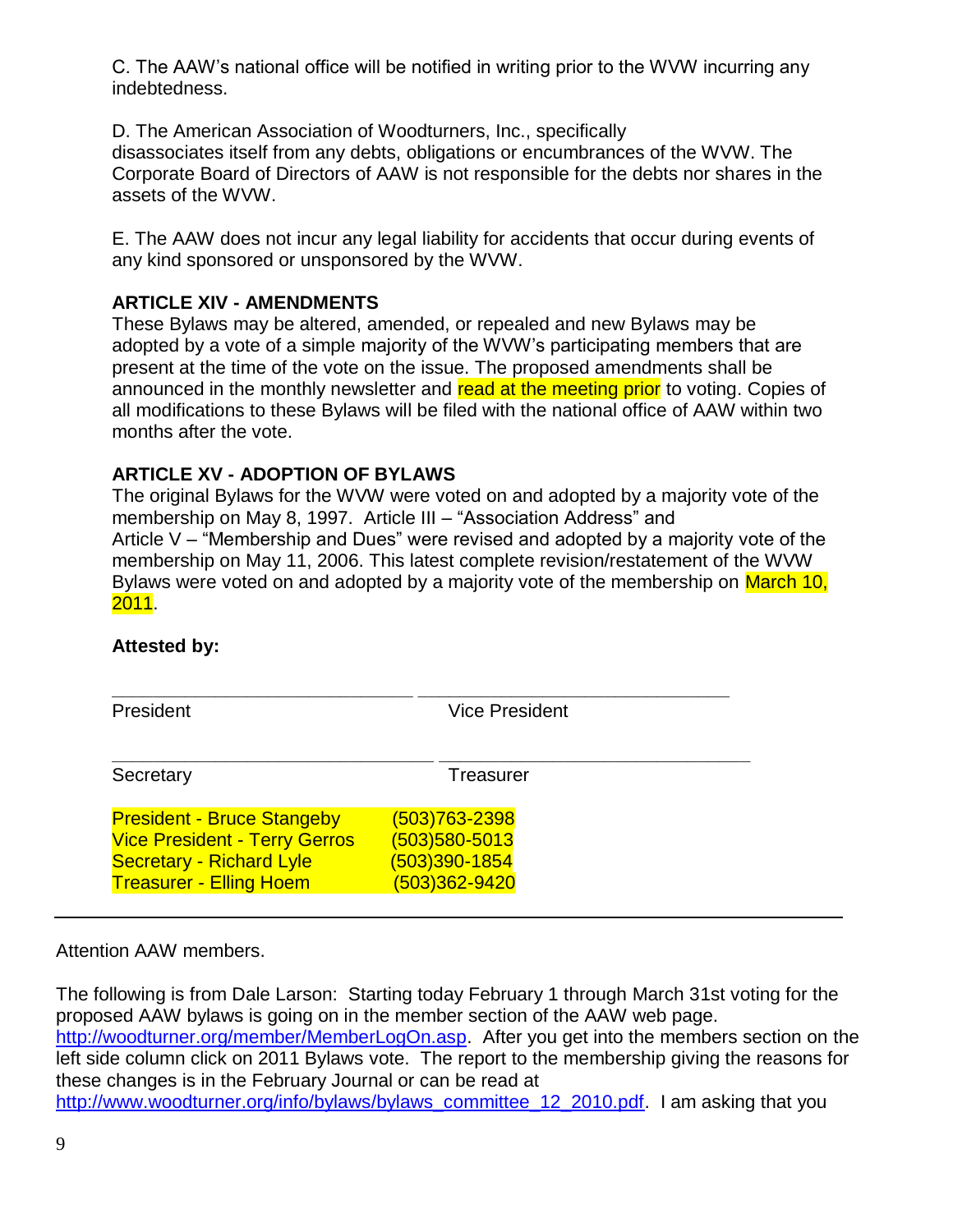carefully consider the changes then go to the members section and vote. The biggest change is that if a motion to bring an issue before AAW occurs, every member of AAW gets to vote on that issue. Under the current bylaws 5% of our membership can sign petitions and carry the issue. The current procedure in effect disenfranchises the other 95% of our membership. The new proposed bylaws fix this problem. I would encourage you to vote to approve the proposed bylaws.

#### WILLAMETTE WOODTURNERS ASSOCIATION MINUTES OF THE JANUARY 13, 2011 MEETING

The meeting was called to order at 6:30 PM by President Stangeby. The pledge of allegiance was said by all in attendance.

At this time President Stangeby recognized new members, John Fitzgerald of Salem, Richard Krass of Turner, and Jeff Zens also of Salem. President Stangeby also recognized visitors Dennis and Carol Walthall and Jacob Bruckner.

The President the reported that the educational event at Salem High School was a success and he mentioned all members who attended and volunteered their time to help and teach students interested in woodturning.

President Stangeby then turned the floor over to Vice President Gerros who reported his plans for the coming year with our monthly demonstrations. VP Gerros said that he planned to have the monthly demonstrator also put on either a one or two day seminar the Friday and Saturday following the monthly meeting. The club members who attend these seminars will then host, the very next week, a saw dust session whose topic will also be the topic of the seminar. VP Gerros said he felt that this would enhance the learning efforts of the members and give practice on the topic of the seminars, which should strengthen the learning curve of those seeing the demonstration, then taking the seminar, and then having a saw dust session immediately after the seminar. VP Gerros also said that those taking the seminar would be given the first shot to sign up for the saw dust session. This idea was met with enthusiasm and seemed to be supported by the membership.

After this announcement the floor was turned over to club member Nick Stagg who was our demonstrator for the evening. The topic for the demonstration was turning the bottom of bowls using 45, 50, 55, and 60 degree bowl gouges. Nick demonstrated and explained the circumstances when each bowl gouge should be used. Nick explained that the bowl gouge used for side walls had a difficult time making the transition from side wall to the bottom of the bowl when encountering end grain. He demonstrated and explained the steps he uses in turning a bowl and showed how scrapers can actually damage the wood. A number of questions were asked and the demonstration was well received by all present.

After the demonstration concluded we had a short break and the meeting was again called to order. President Stangeby then called out the numbers of the winning raffle tickets for the wood raffle , after which the meeting concluded.

A BOARD MEETING OF THE WVWA WAS CONVENED ON 1-26-11, 6:30 pm, at the residence of President Bruce Stangeby.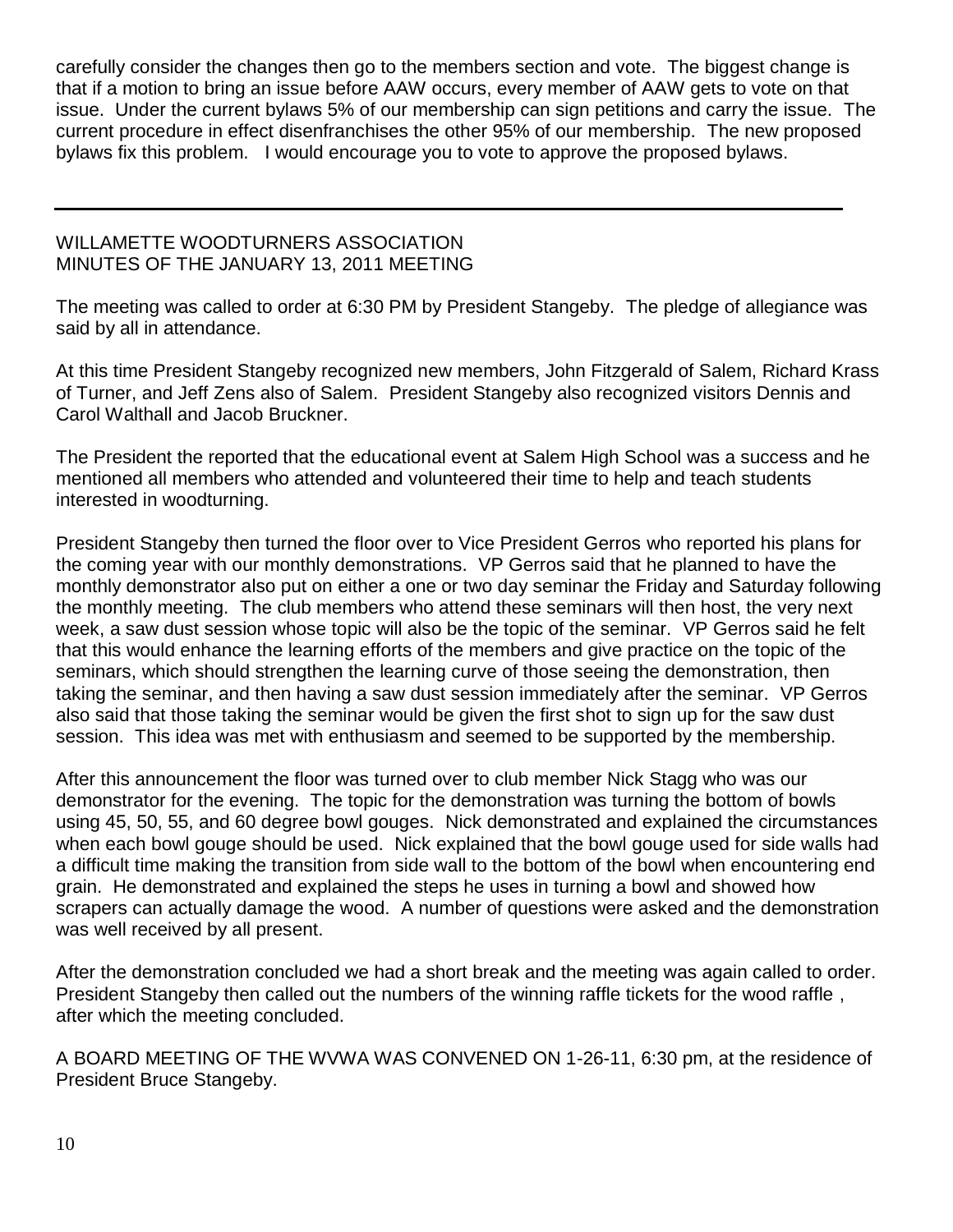Those present included: President Bruce Stangeby, Vice President Terry Gerros, Secretary Rick Lyle, Treasurer Elling Hoem, Board Member Jerry Lelack, Past President Walt Thies, Video Coordinator Nick Stagg, and Library Coordinator Pete Peterson, and member Gary McGuire.

The first item of business was presented by Treasurer Elling Hoem who presented the financial status of the club, along with financial information regarding the End of Year Auction. Elling handed out copies of the money concerns of the auction for 2010. This information indicated that the auction had expenses totaling \$378.42. The auction took in a total of \$1863, the raffle earned \$160, and one person donated \$8.00. Total cash received for all three items was \$2031, minus expenses, for a net total of \$1652.58.

Treasurer Hoem also reported other cash received on the night of the auction as: The Gordon Little Estate Donation of \$385, Glue and other supplies sold for \$65, and yearly dues for 2011 from members renewing or joining was \$990.

Treasurer Hoem also handed out a detailed summary of the club checking account showing debits and credits and a balance of \$6,610.36

After the financial report by Treasurer Hoem the board then discussed the yearly auction. Much discussion was had and President Stangeby decided to table the discussion for future consideration. There was a consensus that the auction for 2011 would be in November instead of December. There were a variety of reasons for this that was pointed out by those present, including the possibility of holding the auction at an alternative site. Vice President Gerros will pursue this and report back to the Board.

President Stangeby then handed out copies of the current bylaws and proposed several new bylaws and some different wording in existing bylaws. Each new proposed change was discussed. The Board was unanimous in voting to accept the new changes. The new bylaws will be published in the BURL and read at our next open meeting.

Librarian Peterson then addressed an issue he is having with those who borrow from the library. He said that there are now fifteen members who have checked out materials and have not returned them. It was decided that Vice President and Assistant Librarian Gerros would email those who are delinquent , advising them to return the items they borrowed at the next meeting.

The meeting then concluded.

Submitted by: Rick Lyle, Secretary